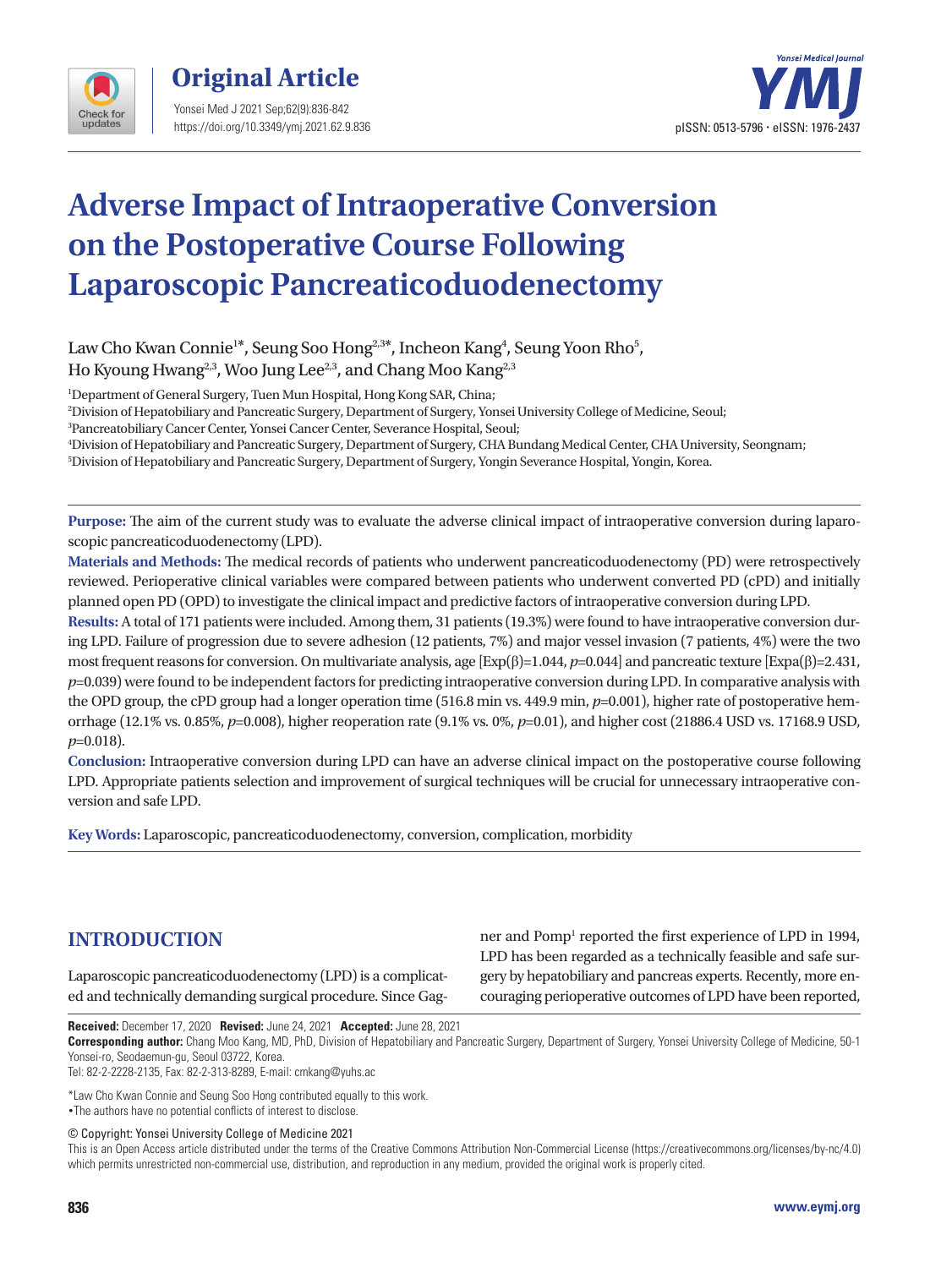compared with open PD (OPD) in treating periampullary tumors.2-6 Recently, the PADULAP randomized control trial demonstrated that LPD was associated with a significantly lower duration of hospital stay and fewer Clavien-Dindo grade ≥3 complications, while the resection margin and lymph node harvest were comparable.<sup>7</sup> The meta-analysis by Chen, et al.<sup>8</sup> also showed that LPD had lower transfusion rates, shorter hospital stay, and less blood loss. However, in general, the technical feasibility and safety of LPD still remain controversial.<sup>1,9</sup>

The inflammatory response secondary to obstructive cholangitis and pancreatitis can cause dense adhesion and unexpected local invasion of the tumor into major vessels, which do not favor safe and effective laparoscopic dissection. In addition, laparoscopic management of the soft remnant pancreas with small pancreatic duct is difficult, and these conditions are clinically relevant to the development of a postoperative pancreatic fistula (POPF).10,11 Indeed, POPF can be a critical complication after pancreatectomy, and it was reported to occur in 3.8%–50% of cases in previous meta-analyses.2,3,12-14 Therefore, performing safe LPD to minimize postoperative morbidity is a major concern in reconstruction during LPD. Certain intraoperative circumstances leading to difficult laparoscopic dissection and reconstructions are considered main reasons for intraoperative conversion during LPD.

Intraoperative conversion to OPD (converted PD, cPD) is a practical issue for both pancreatic surgeons and patients. PD is a very complicated surgical procedure, and timely intraoperative conversion is essential to ensure the safety of LPD. However, several previous reports lacked specific data on intraoperative conversion during LPD.<sup>2,3,7,15</sup> According to literature, it is estimated that the overall conversion rate during LPD is 3.1%– 24.1% in experienced surgeons.16-21 However, few studies have investigated the potential impact of intraoperative conversion during LPD on the perioperative clinical course.

In this study, the perioperative clinical impact of intraoperative conversion during LPD was evaluated, and the potential predictive factors for intraoperative conversion were also investigated. This study is expected to assist in selecting appropriate patients to avoid unnecessary intraoperative conversion and achieve the goal of safe LPD.

## **MATERIALS AND METHODS**

#### **Study design**

The medical records of patients who underwent LPD by single surgeon from September 2012 to July 2018 were retrospectively reviewed. Both benign and malignant lesions were included. The selection criteria for LPD included patients in good general condition who were able to endure long operation time for pneumoperitoneum, with no history of upper gastrointestinal surgery with resectable periampullar tumors and without distant metastasis nor overt major vessel involvement on preoperative radiological images. Initial OPD was indicated when patients who refused to have LPD, and they had tumor conditions expected to undergo intraoperative conversion, such as high risk of tumor invasion around the major vascular structures, and severe intraabdominal adhesion. Intraoperative conversion was defined as resection that had to be completed by laparotomy due to technical difficulties or failure to progress during LPD. The primary end point of this study was to evaluate the perioperative adverse impacts of unplanned intraoperative conversion during LPD (cPD) by comparative analysis with initial OPD. The costs associated with unplanned conversion were also compared.

#### **Data collection**

The patients' demographic parameters, including age, American Society of Anesthesiologists (ASA) physical status, body mass index (BMI), and neoadjuvant therapy, were evaluated. The reoperation rate, readmission rate, postoperative hemorrhage rate, occurrence of delay gastric emptying and POPF (defined by the International Study Group on Pancreatic Fistula, ISGPF),<sup>22</sup> 30-day mortality, and morbidities were assessed. Furthermore, the transfusion rate, short-term surgical outcome (including transfusion rate), number of retrieved lymph nodes, and R-status of the resection specimen were also evaluated. In addition, we examined the reasons for unplanned conversion, such as major vascular invasion, failure to progress due to adhesion, easy bleeding tendency, and anatomical anomalies. The Institutional Review Board of Severance Hospital approved this study protocol (IRB No. 4-2018-0863).

#### **Surgical procedure**

During LPD, the resection and reconstruction of pancreaticojejunostomy and hepaticojejunostomy were performed intracorporeally. The surgical specimen was retrieved through a minilaparotomy wound by extending the umbilical port site where the duodenojejunostomy was performed.<sup>5,23-25</sup>

#### **Statistical analysis**

Continuous variables were described as the mean±standard deviation, and categorical variables were described as the frequency (%). Categorical variables were analyzed using the chi-squared test, and the Student's t-test was used for continuous variables. To identify the predictive factors for conversion, multivariate analyses were performed for different variables using a logistic regression model. *p*-values <0.05 were considered statistically significant. All statistical analyses were performed using the IBM SPSS Statistics 23.0 (IBM Corp., Armonk, NY, USA).

## **RESULTS**

**General characteristics of the patients** From September 2012 to July 2018, a total of 171 LPDs were per-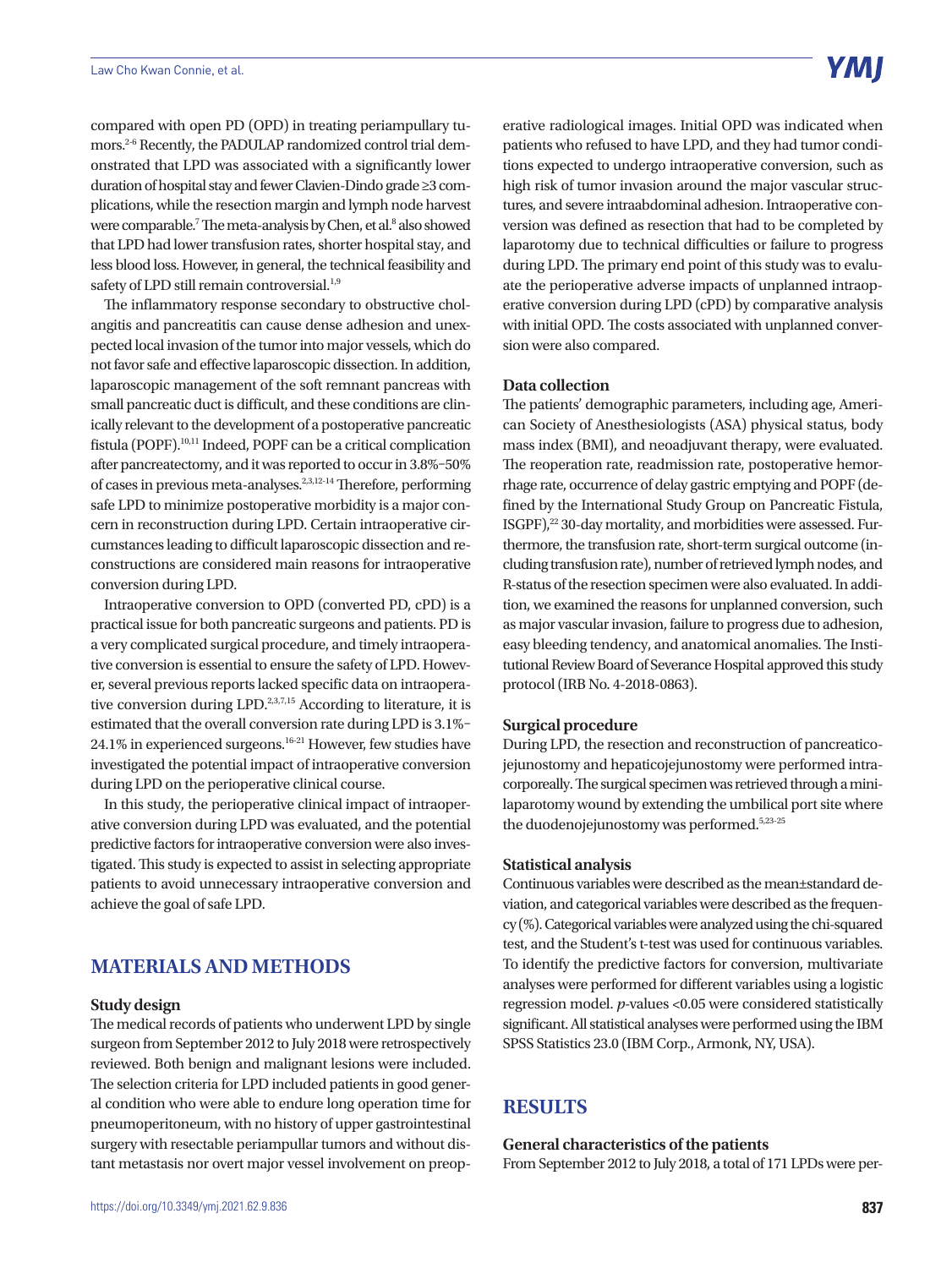# **YMI**

formed; 93 patients were male and 78 patients were female, with an age range of 61.1±12.0 years. Among them, 155 patients (91%) underwent laparoscopic pylorus-preserving pancreaticoduodenectomy (Lap-PPPD), 15 patients (9%) underwent laparoscopic total pancreatectomies (Lap-TP), and 1 patient (0.6%) underwent conventional pancreaticoduodenectomy (Lap-PD). Only 4 patients (2%) received neoadjuvant therapy before surgery.

Over 70% of the surgeries were performed for malignant diseases. Among these, common bile duct cancer was the most common (40 patients, 23%), followed by the ampulla of Vater cancer (35 patients, 20%). In benign and low-grade malignant tumors of the pancreas, intraductal papillary mucinous neoplasms were the most common (26 patients, 15%) (Table 1).

#### **Incidence and reasons for intraoperative conversion during LPD**

Among the 171 attempted LPDs, 31 patients had to convert to an open approach during LPD (cPD) and the overall conversion rate was 19.3%. Moreover, the intraoperative conversion rate during LPD was found to be steady over time (range, 13.3%–

|       |  |  | Table 1. Diagnosis in 171 Laparoscopic Pancreaticoduodenectomy |
|-------|--|--|----------------------------------------------------------------|
| Cases |  |  |                                                                |

| CBD cancer        | 40 (23) |
|-------------------|---------|
| AoV cancer        | 35(20)  |
| <b>PDAC</b>       | 29(17)  |
| <b>IPMN</b>       | 26 (15) |
| Metastatic cancer | 15(9)   |
| NET               | 14(8)   |
| AoV adenoma       | 10(6)   |
| <b>SPN</b>        | 6(4)    |
| GIST              | 5(3)    |
| Duodenal cancer   | 4(0.6)  |
| <b>SCN</b>        | 2(1)    |
| Pancreatitis      | 1(0.5)  |
| Ganglioma         | 1(0.5)  |
| Hamartoma         | 1(0.5)  |

Data are presented as n (%).

CBD, common bile duct; AoV, ampulla of vater; PDAC, pancreatic ductal adenocarcinoma; IPMN, intraductal papillary mucinous neoplasm; NET, neuroendocrine tumor; SPN, solid pseudopapillary neoplasm; GIST, gastrointestinal stromal tumor; SCN, serous cystic neoplasm.

42.8%, chi-square, Fisher's exact test, linear-to-linear association,  $p=0.013$ ) (Fig. 1).

Failure of dissection due to severe adhesion was the most common reason for conversion during LPD (12 patients, 38.7%), followed by suspicion of major vessel [superior mesenteric vein (SMV)/portal vein (PV)] invasion (7 patients, 22.5%) (Table 2). The main reasons for adhesion were severe inflammation due to cholangitis, pancreatitis, post neoadjuvant therapy, desmoplastic changes surrounding pancreatic head, and direct tumor invasion to major vasculatures. In addition, combined segmental resection of the colon was necessary in two conversion cases due to incidental ischemic change of colon following excision or shaving of colonic mesentery for tumor invasion.

#### **Predictive factors for intraoperative conversion during LPD**

In univariate analysis, age (*p*=0.013), sex (*p*=0.019), ASA physical status ( $p=0.039$ ), total bilirubin ( $p=0.06$ ), size of the pancreatic duct  $(p=0.047)$ , and pancreatic texture  $(p=0.015)$  were associated with conversion during LPD. Diagnosis, neoadjuvant therapy, BMI, and the size of bile duct were not found to be related to conversion (*p*>0.05) (Table 3). On multivariate analysis, age {Exp(β)=1.044 [95% confidence interval (CI): 1.001–5.660],  $p=0.044$ } and pancreatic texture [hard pancreas; Exp( $\beta$ )=2.431 (95% CI: 1.044–5.660), *p*=0.039] were found to be independent

#### **Table 2.** Reasons for Conversion during Lap-PD

| <b>Reasons for conversion</b>                      | Frequency (%)  |
|----------------------------------------------------|----------------|
| Failure to progress due to severe adhesion         | 12 (39)        |
| Suspicious SMV/PV invasion                         | 7(23)          |
| Hepatic artery invasion                            | 3(9.6)         |
| Combined colon segmental resection                 | 2(6.4)         |
| Internal obesity                                   | 2(6.4)         |
| Consecutive positive bile duct resection margin    | 2(6.4)         |
| Sustained high $pCO2$                              | 2(6.4)         |
| Vascular anomaly (RHA penetrating pancreatic head) | $1$ ( $<$ 3.2) |
| Suspicious IVC invasion                            | 1 (< 3.2)      |
| Easy bleeding tendency                             | 1 (< 3.2)      |
| Small bowel internal rotation                      | 1 (< 3.2)      |

Lap-PD, laparoscopic pancreaticoduodenectomy; SMV, superior mesenteric vein; PV, portal vein; RHA, right hepatic artery; IVC, Inferior vena cava.



**Fig. 1.** Incidence of converting pancreaticoduodenectomy in chronological order.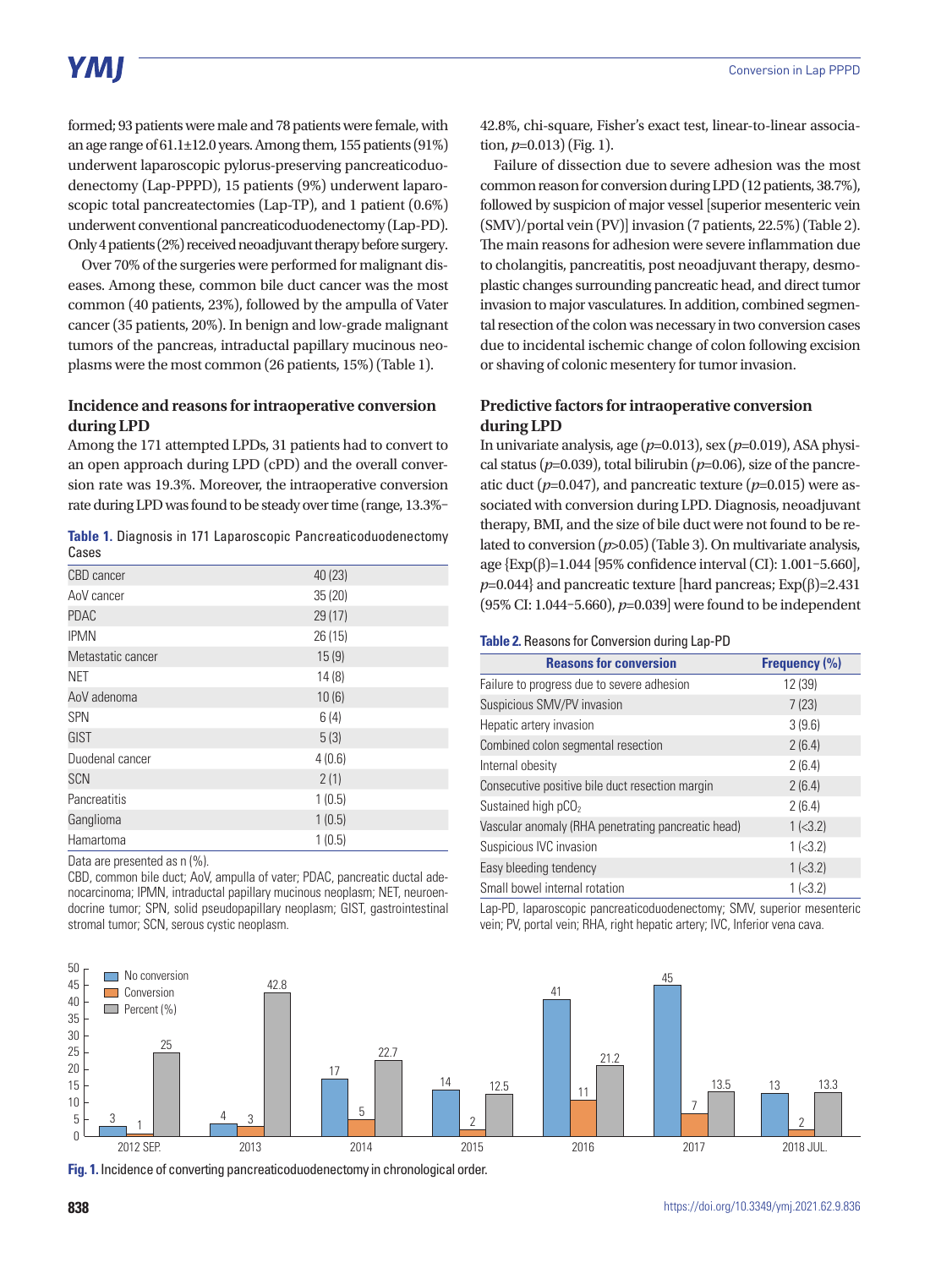**Table 3.** Clinically Detectable Factors Associated with Converting PD

|                                               | <b>Successful LPD</b><br>$(n=138)$ | <b>Converting PD</b><br>$(n=33)$ | p value |
|-----------------------------------------------|------------------------------------|----------------------------------|---------|
| Age (yr)                                      | $59.9 \pm 12.1$                    | 65.7±10.9                        | 0.013   |
| Sex (male/female)                             | 69/69                              | 24/9                             | 0.019   |
| Diagnosis 1 (benign &<br>low-grade/malignant) | 50/88                              | 9/24                             | 0.609   |
| Diagnosis 2 (PC/non-PC)                       | 21/117                             | 8/25                             | 0.215   |
| ASA (1/2)                                     | 13/77                              | 0/17                             | 0.039   |
| ASA (3/4)                                     | 48/0                               | 15/1                             |         |
| Neo-Tx (no/yes)                               | 135/3                              | 32/1                             | 0.579   |
| <b>Total bilirubin</b>                        | $1.0 + 0.9$                        | 1.41.1                           | 0.076   |
| <b>BMI</b>                                    | $23.5 + 2.9$                       | $23.0 + 2.5$                     | 0.431   |
| <b>BD-size</b>                                | $1.2 + 1.0$                        | $1.3 + 0.5$                      | 0.403   |
| PD-size                                       | $3.6 \pm 2.2$                      | $4.8 \pm 3.1$                    | 0.047   |
| Pancreatic texture<br>(soft/hard)             | 96/30                              | 16/14                            | 0.015   |

PD, pancreaticoduodenectomy; LPD, laparoscopic pancreaticoduodenectomy; PC, pancreatic cancer; ASA, American Society of Anesthesiologists; Neo-Tx, neoadjuvant treatment; BMI, body mass index; BD-size, bile duct size; PDsize, pancreatic duct size.

my; EBL, estimated blood loss; LN, lymph nodes. **Table 4.** Preoperatively Detectable Clinical Factors Associated with Hard Remnant Pancreas\*

|                                               | <b>Soft pancreas</b><br>$(n=112)$ | <b>Hard pancreas</b><br>$(n=44)$ | <i>p</i> value |
|-----------------------------------------------|-----------------------------------|----------------------------------|----------------|
| Age (yr)                                      | $59.8 + 12.1$                     | $64.1 \pm 11.1$                  | 0.041          |
| Sex (male/female)                             | 60/52                             | 27/17                            | 0.474          |
| Diagnosis 1 (benign &<br>low-grade/malignant) | 7/34/71                           | 0/7/37                           | 0.024          |
| Diagnosis 2 (PC/non-PC)                       | 11/101                            | 17/44                            | < 0.001        |
| ASA (1/2/3/4)                                 | 12/67/33/0                        | 1/20/22/1                        | 0.013          |
| Neo-Tx (no/yes)                               | 110/2                             | 42/2                             | 0.578          |
| Total bilirubin                               | $1.0 + 0.8$                       | $1.3 + 1.1$                      | 0.060          |
| BMI                                           | $23.5 + 3.1$                      | $23.5 + 2.6$                     | 0.965          |
| <b>BD-size</b>                                | $1.1 \pm 0.4$                     | $1.4 + 1.1$                      | 0.042          |
| PD-size                                       | $3.1 + 2.0$                       | $5.5 + 2.5$                      | < 0.001        |

PC, pancreatic cancer; ASA, American Society of Anesthesiologists; Neo-Tx, neoadjuvant treatment; BMI, body mass index; BD-size, bile duct size; PDsize, pancreatic duct size.

\*Laparoscopic TP were excluded.

#### factors for predicting conversion during LPD.

When correlating preoperatively detectable parameters for predicting the pancreatic texture, age (*p*=0.041), diagnosis (*p*= 0.024 and <0.001), ASA physical status (*p*=0.013), bile duct size, and pancreatic duct size  $(p<0.001)$  were significantly associated with hard remnant pancreas (Table 4). Subsequent multivariate analysis showed that pancreatic texture was independently associated with pancreatic duct size  $[Exp(\beta)=1.473(95\%)]$ CI: 1.234–1.758),  $p<0.001$  and diagnosis of pancreatic cancer [Exp(β)=3.852 (95% CI: 1.440–10.305), *p*=0.007].

#### **Table 5.** Demographics between Converting PD and Initial Open PD

Y MI

|                                               | <b>Converting PD</b><br>$(n=33)$ | <b>Initial open PD</b><br>$(n=117)$ | <i>p</i> value |
|-----------------------------------------------|----------------------------------|-------------------------------------|----------------|
| Age (yr)                                      | 65.7±10.9                        | $64.1 \pm 9.9$                      | 0.392          |
| Sex (male/female)                             | 24/9                             | 71/46                               | 0.227          |
| Diagnosis 1 (benign &<br>low-grade/malignant) | 9/24                             | 9/108                               | 0.017          |
| Diagnosis 2 (PC/non-PC)                       | 8/25                             | 52/65                               | 0.044          |
| ASA (1/2/3/4)                                 | 0/17/15/1                        | 7/53/51/6                           | 0.882          |
| Neo-Tx (no/yes)                               | 32/1                             | 94/23                               | 0.028          |
| Total bilirubin                               | $1.4 + 1.1$                      | $1.3 + 1.2$                         | 0.631          |
| BMI                                           | $23.0 \pm 2.5$                   | $23.3 \pm 3.1$                      | 0.744          |
| Operating time                                | $516.8 + 96.6$                   | $449.9 + 102.9$                     | 0.001          |
| EBL                                           | 645.5±559.4                      | 562.1±439.2                         | 0.368          |
| Transfusion (no/yes)                          | 30/3                             | 102/15                              | 0.764          |
| Tumor size                                    | $3.4 \pm 2.1$                    | $2.9 \pm 1.6$                       | 0.224          |
| No. of retrieved LNs                          | $12.4 \pm 7.5$                   | $13.9 + 8.9$                        | 0.380          |
| No. of metastatic LNs                         | $1.9 + 2.8$                      | $1.6 + 2.9$                         | 0.522          |
| R-status                                      | 0/33                             | 4/111                               | 0.575          |

PC, pancreatic cancer; ASA, American Society of Anesthesiologists; Neo-Tx, neoadjuvant treatment; BMI, body mass index; PD, pancreaticoduodenecto-

#### **Table 6.** Adverse Impact of Converting PD on Postoperative Course

|                           | <b>Converting PD</b><br>$(n=33)$ | <b>Initial open PD</b><br>$(n=117)$ | <i>p</i> value |
|---------------------------|----------------------------------|-------------------------------------|----------------|
| POPF (no/yes)             | 28/5                             | 98/19                               | 0.463          |
| POBF (no/yes)             | 32/1                             | 113/4                               | 1.000          |
| DGE (no/yes)              | 26/7                             | 99/18                               | 0.598          |
| PPH (no/yes)              | 29/4                             | 116/1                               | 0.008          |
| L <sub>OH</sub>           | $21.7 + 7.5$                     | $17.9 \pm 8.6$                      | 0.140          |
| Reoperation (no/yes)      | 30/3                             | 117/0                               | 0.010          |
| Readmission (no/yes)      | 29/4                             | 108/9                               | 0.484          |
| 30-day mortality (no/yes) | 33/0                             | 117/0                               | <b>NA</b>      |
| 90-day mortality (no/yes) | 33/0                             | 117/0                               | ΝA             |
| Cost (USD)                | 21886.4±10594.4                  | 17168.9±4973.1                      | 0.018          |

PD, pancreaticoduodenectomy; POPF, postoperative pancreatic fistula; POBF, postoperative bile fistula; DGE, delayed gastric emptying; PPH, postpancreatectomy hemorrhage; LOH, length of hospital stay.

#### **Clinical adverse impact of intraoperative conversion during LPD**

When cPD and initial OPD were compared, age, sex, estimated blood loss, transfusion rate, number of retrieved lymph nodes, and R-status showed no significant difference between the two groups (*p*>0.05) (Table 5). Malignant disease (*p*=0.017), pancreatic cancer ( $p=0.044$ ), and neoadjuvant treatment ( $p=0.024$ ) were more frequent in initial OPD than in cPD. However, the cPD group had a significantly longer operating time (516.8±96.6 min vs. 449.9±102.9 min, *p*=0.001). In addition, the incidence of postpancreatectomy hemorrhage (PPH) (*p*=0.008) and reoperation (*p*=0.010) were shown to be significantly higher in the cPD group (Table 6). Regarding PPH, one patient required transfusion of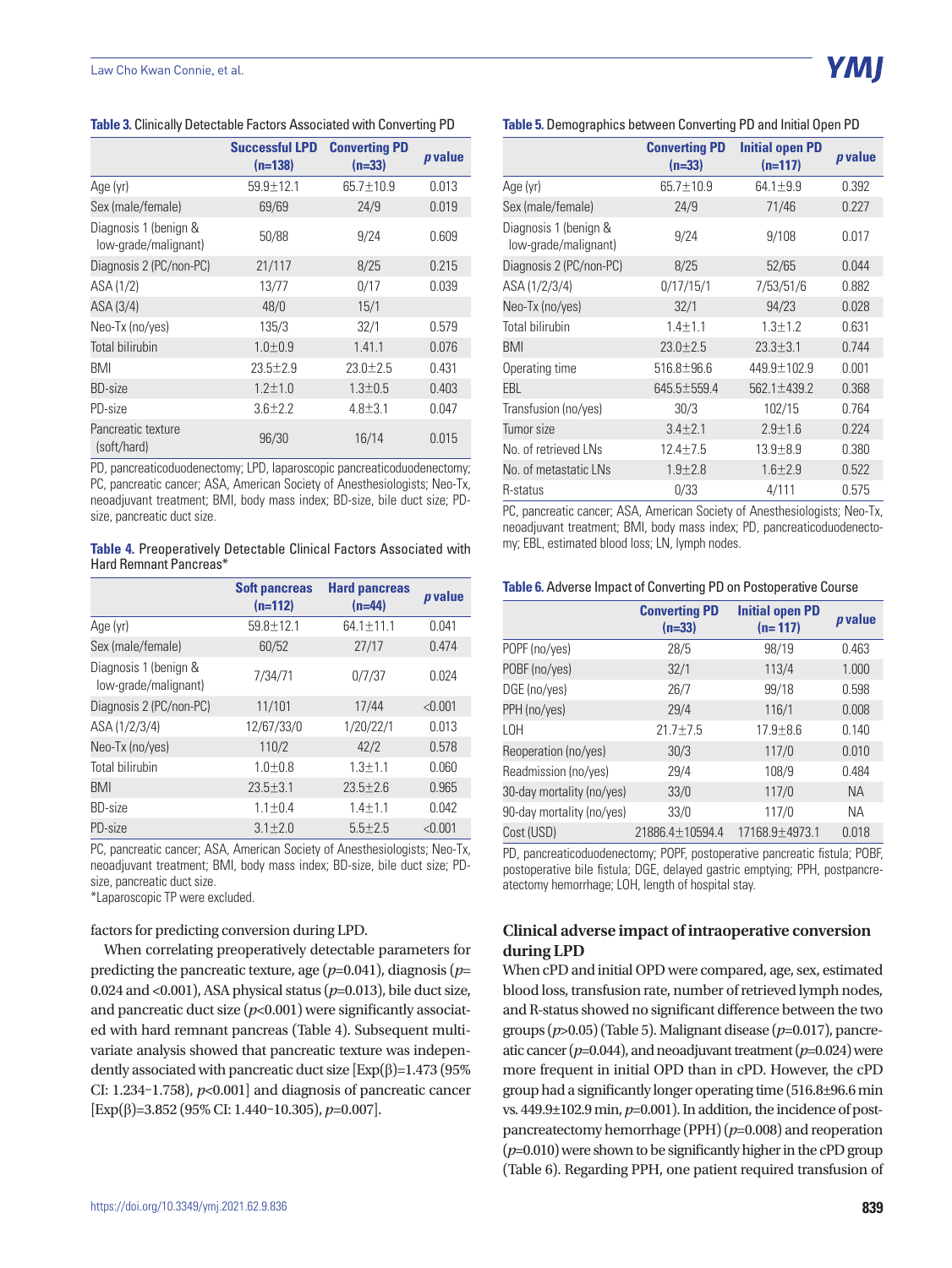## **YMI**

three units of packed red blood cells during the postoperative period. The other two patients were associated with POPF, which required interventional angiography and embolization. Another patient required reoperation for bleeding from the liver bed due to detachment of the gallbladder. It was also observed that emergent diverting loop ileostomy was required in a case of combined colon resection during cPD, and secondary wound closure was necessary in one patient. Finally, the medical cost was reported to be much higher in the conversion group than in the initial OPD group {24591443±11903768.2 (₩) [21886.4± 10594.4 (\$)] vs. 19290897.2±5587761.9 (₩) [17168.9±4973.1 (\$)]; *p*=0.018} (Table 6).

## **DISCUSSION**

Since the first LPD was performed in 2008 in our center, the annual number of LPD has steadily increased. However, the overall conversion rate was estimated to be 19.3% in this study, which is similar to that in other studies. To the best of our knowledge, no previous study has directly compared perioperative outcomes between cPD and initial OPD to investigate the potential clinical impact of cPD. Therefore, this study is thought to be the first to investigate the potential adverse impact of conversion during LPD. In this study, the conversion group had a longer operating time, higher occurrence of postoperative hemorrhage, higher reoperation rate, and consequently higher medical costs. For the patients' safety during LPD, unnecessary intraoperative conversion during LPD should be avoided. This can be ensured by careful preoperative patient selection. Therefore, prediction of the potential risk of intraoperative conversion before surgery is important.

To ensure safety of the patients, surgeons should consider the potential adverse impacts of intraoperative conversion during LPD. The average conversion rate in LPD is reported to be around 20%-25%. Palanivelu, et al.<sup>20</sup> performed the first RCT comparing LPD with OPD for periampullary cancer, and showed a shorter hospital stay and relatively low conversion rate of only 3.1%. The PADULAP randomized controlled trial showed that although LPD was associated with a shorter length of hospital stay, the conversion rate was 23.5% (8/34).<sup>7</sup> However, with accumulating experience, conversion rate can be stabilized, which is supported by the present data. In this study, it appears that the intraoperative conversion was reduced as more experiences were accumulated (range, 13.3%–42.8%, chi-square, Fisher's exact test, linear-to-linear association, *p*=0.013).

The consequences of unplanned conversion in other laparoscopic surgeries have been evaluated in many previous studies, such as the impact of conversion during laparoscopic hepatectomy. The study by Silva, et al.<sup>26</sup> showed higher transfusion rates, longer hospital stay, and higher morbidity in unplanned conversion group. Furthermore, Belizon, et al.<sup>27</sup> showed that the overall conversion rate in laparoscopic colorectal resection was

19.6%, and the morbidity was significantly higher, especially in terms of wound infection and longer hospital stay. In contrast, the study by Casillas, et al.<sup>28</sup> showed no significant differences in operative time, length of stay, costs, or unexpected remissions.

Despite these previous studies, the impact of intraoperative conversion during LPD has not been fully investigated. Recently, Torphy, et al.16 evaluated the clinical impact of conversion to the open approach in their subgroup analysis of minimally invasive PD. They found that 84 robotic pancreaticoduodenectomies (RPD, 15.3%) and 823 LPD (25.7%) were converted to OPD. The LPD patients requiring conversion had no significant differences in terms of 90-day mortality compared to those who completed LPD [odds ratio (OR), 1.48; 95% CI, 0.97–2.24]. For RPD, while the conversion group showed a 4-fold increase in 90-day mortality, no significant difference observed in the conversion rate over time (*p*=0.605). Furthermore, the lower the volume of minimally invasive PD centers, the higher the conversion rate; therefore, the conversion group likely had longer operative times and more blood loss. A recent multicenter study<sup>29</sup> found that elective conversion (e.g., vascular involvement) in minimally invasive distal pancreatectomy for pancreatic ductal adenocarcinoma was associated with comparable short-term oncological outcomes to OPD, while emergency conversions (e.g., bleeding) were associated with worse outcomes over both short and long terms. This finding suggests that careful patient selection and timely conversion are required to safely conduct minimally invasive pancreatectomy.

The current study shows that both age and pancreatic texture were independent factors that could predict conversion during LPD. Practically, pancreatic texture (hard pancreas) can be predicted by pancreatic duct size  $[Exp(\beta)=1.473$  (95% CI: 1.234– 1.758),  $p$ <0.001] and diagnosis of pancreatic cancer [Exp( $\beta$ ]= 3.852 (95% CI: 1.440–10.305), *p*=0.007] in preoperative clinical setting. Moreover, recent literatures have also successfully demonstrated the safety of short-term and long-term oncologic outcomes of LPD for pancreatic cancers.30 However, it is believed that both the accumulation of laparoscopic experience and wellorganized selection criteria should be based on excellent clinical results. Therefore, although LPD for pancreatic cancer is considered to be feasible, it should be the last indication only when matured experience and technical skills are fully obtained.

Especially in pancreatic cancer, resectability is determined by the degree of the vascular invasion adjacent to the pancreas [PV/SMV, superior mesenteric artery (SMA)], and successful laparoscopic resection depends on the dissection of the pancreas from the major vessels. Resectability can be evaluated preoperatively by various imaging modalities, such as CT scan or endoscopic ultrasonography (EUS). However, there are many cases where image findings do not correlate with intraoperative findings. In our study, there were seven cases of open conversion due to SMV/PV invasion. However, in preoperative CT scan, SMV invasion of less than 180 degrees was suspected in only three cases. In the other four cases, the tumor did not invade or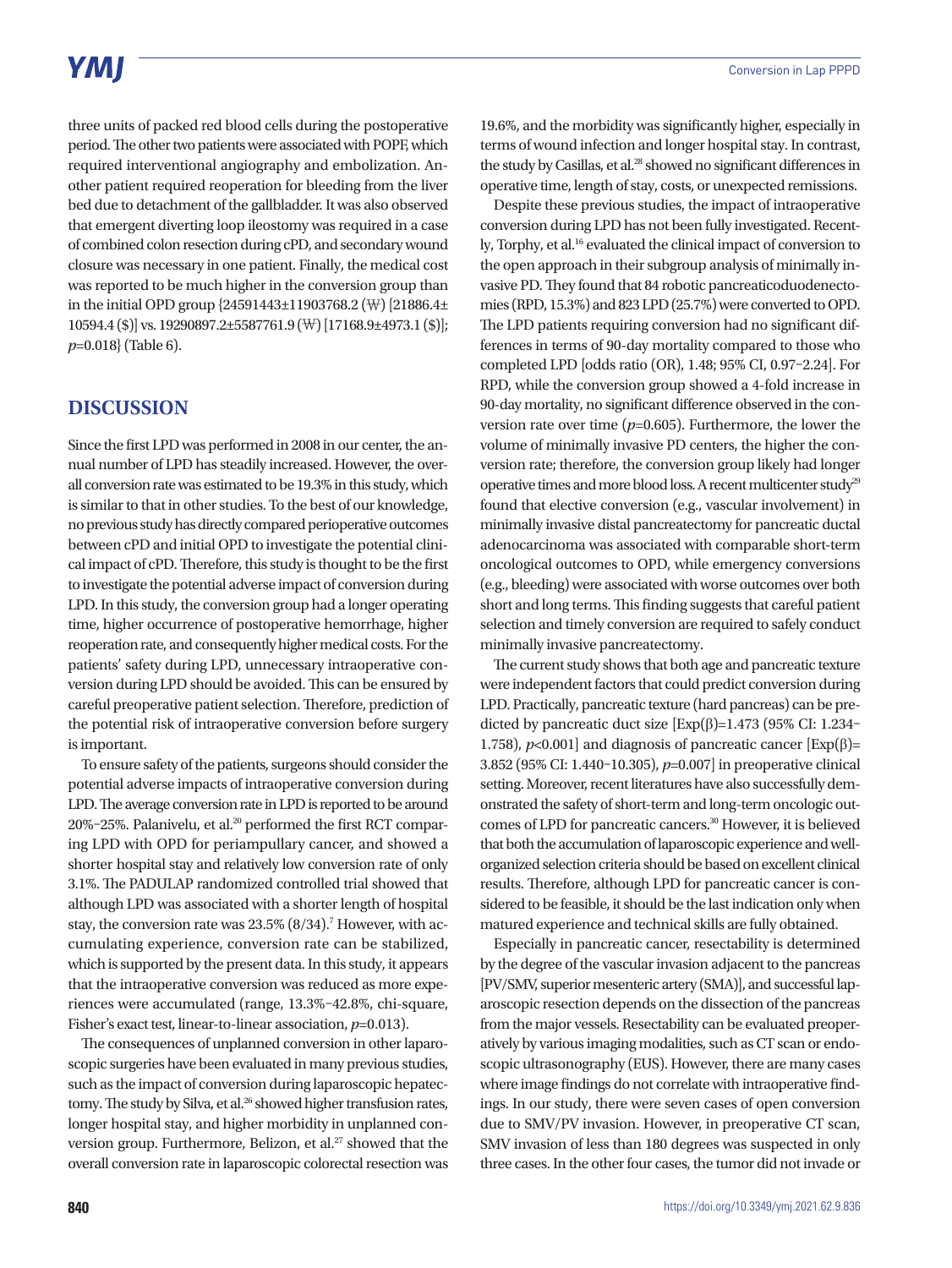abutted SMV/PV in preoperative CT scan. At present, it is considered impossible to fully predict the possibility of laparoscopic resection through preoperative image studies. However, the common point of open conversion cases is that all of the patients have undergone biopsy of the tumor via EUS or endoscopic retrograde cholangiopancreatography, which can result in tissue injury and inflammation. The adhesion due to inflammation can mimic tumor invasion to the major vessels. It is recommended to avoid unnecessary biopsy for lesions requiring surgical excision regardless of the biopsy results.

Torphy, et al.<sup>16</sup> mainly reported factors associated with a higher risk of conversion in a minimally invasive group; these included the male sex, tumor size >34 mm, and a low PD volume center. In this study, the patients' BMI was around 23 kg/m<sup>2</sup>, which was not associated with conversion during LPD (23.0±2.5 vs. 23.3 $\pm$ 3.1,  $p$ =0.744). However, Cesaretti, et al.<sup>31</sup> recommended that patients with a BMI >40 m/kg<sup>2</sup> and locally advanced lesions should be reconsidered for LPD. Although the present study failed to reveal the impact of BMI on intraoperative conversion, according to our experiences, in patients with high BMI, it was difficult to ensure an operative field, especially when dissecting uncinate processes due to the bulky omentum and colon hiding in this area, which make the surgery very difficult. In particular, this area, known as the retroperitoneal margin (SMA lateral margin), is oncologically very important in patients with pancreatic cancer. Therefore, BMI should also be considered as one of the preoperative selection criteria for LPD. In the near future, in order to precisely predict the potential risk of conversion during LPD, correlation between preoperative visceral fat measurement and conversion risk should be further investigated.

Our study had several limitations. First, this was a retrospective study with a limited number of patients. In addition, selection bias should be considered when interpreting the study results. However, the present study demonstrated that intraoperative conversion during LPD can have negative impacts on the postoperative clinical course. Therefore, preoperative patients selection and technical proficiency are required to perform safe LPD. Considering the patients' general condition, tumor biology, anatomic relationship with the major vascular structures, and the surgeons' technique, the surgical approach can be individualized to improve safety. A large populationbased multicenter collaborative study needs to be performed in the near future to validate the current observations.

Another limitation of our study was that it only involved a single surgeon's experience on minimal invasive pancreatecticoduodenectomy in our institute; therefore, the study size was not large enough. Since minimally invasive pancreatecticoduodenectomy requires higher level of laparoscopic technical skills and a long learning curve, our institute only had one surgeon who was experienced enough to perform the procedure. However, the results of our study did show some significance on the morbidities of unexpected conversion to open surgery. With the advancement in the laparoscopic techniques worldwide, a growing number of pancreatic surgeons are performing laparoscopic or even RPD. A multicenter collaborative study would be worthwhile to justify the safety of unplanned conversion to open surgery for minimally invasive LPD performed by different surgeons, and to prevent its adverse effects.

## **AUTHOR CONTRIBUTIONS**

Conceptualization: Chang Moo Kang. Data curation: Law Cho Kwan Connie and Seung Soo Hong. Formal analysis: Law Cho Kwan Connie and Seung Soo Hong. Investigation: Incheon Kang and Seung Yoon Rho. Methodology: Incheon Kang and Seung Yoon Rho. Project administration: Ho Kyoung Hwang and Woo Jung Lee. Resources: Ho Kyoung Hwang and Woo Jung Lee. Software: Ho Kyoung Hwang and Woo Jung Lee. Supervision: Chang Moo Kang. Validation: Chang Moo Kang. Visualization: Law Cho Kwan Connie and Seung Soo Hong. Writing—original draft: Law Cho Kwan Connie and Seung Soo Hong. Writing—review & editing: Law Cho Kwan Connie, Seung Soo Hong, and Chang Moo Kang. Approval of final manuscript: all authors.

## **ORCID iDs**

Law Cho Kwan Connie https://orcid.org/0000-0001-5498-8833 Seung Soo Hong https://orcid.org/0000-0001-9913-8437 Incheon Kang https://orcid.org/0000-0003-4236-5094 Seung Yoon Rho https://orcid.org/0000-0002-1265-826X Ho Kyoung Hwang https://orcid.org/0000-0003-4064-7776 Woo Jung Lee https://orcid.org/0000-0001-9273-261X Chang Moo Kang https://orcid.org/0000-0002-5382-4658

## **REFERENCES**

- 1. Gagner M, Pomp A. Laparoscopic pylorus-preserving pancreatoduodenectomy. Surg Endosc 1994;8:408-10.
- 2. Liao CH, Wu YT, Liu YY, Wang SY, Kang SC, Yeh CN, et al. Systemic review of the feasibility and advantage of minimally invasive pancreaticoduodenectomy. World J Surg 2016;40:1218-25.
- 3. Xiong JJ, Tan CL, Szatmary P, Huang W, Ke NW, Hu WM, et al. Meta-analysis of pancreaticogastrostomy versus pancreaticojejunostomy after pancreaticoduodenectomy. Br J Surg 2014;101:1196- 208.
- 4. de Rooij T, Lu MZ, Steen MW, Gerhards MF, Dijkgraaf MG, Busch OR, et al. Minimally invasive versus open pancreatoduodenectomy: systematic review and meta-analysis of comparative cohort and registry studies. Ann Surg 2016;264:257-67.
- 5. Han SH, Kang CM, Hwang HK, Yoon DS, Lee WJ. The Yonsei experience of 104 laparoscopic pancreaticoduodenectomies: a propensity score-matched analysis with open pancreaticoduodenectomy. Surg Endosc 2020;34:1658-64.
- 6. Song KB, Kim SC, Hwang DW, Lee JH, Lee DJ, Lee JW, et al. Matched case-control analysis comparing laparoscopic and open pylorus-preserving pancreaticoduodenectomy in patients with periampullary tumors. Ann Surg 2015;262:146-55.
- 7. Poves I, Burdío F, Morató O, Iglesias M, Radosevic A, Ilzarbe L, et al. Comparison of perioperative outcomes between laparoscopic and open approach for pancreatoduodenectomy: the PADULAP randomized controlled trial. Ann Surg 2018;268:731-9.
- 8. Chen K, Pan Y, Liu XL, Jiang GY, Wu D, Maher H, et al. Minimally invasive pancreaticoduodenectomy for periampullary disease: a comprehensive review of literature and meta-analysis of outcomes